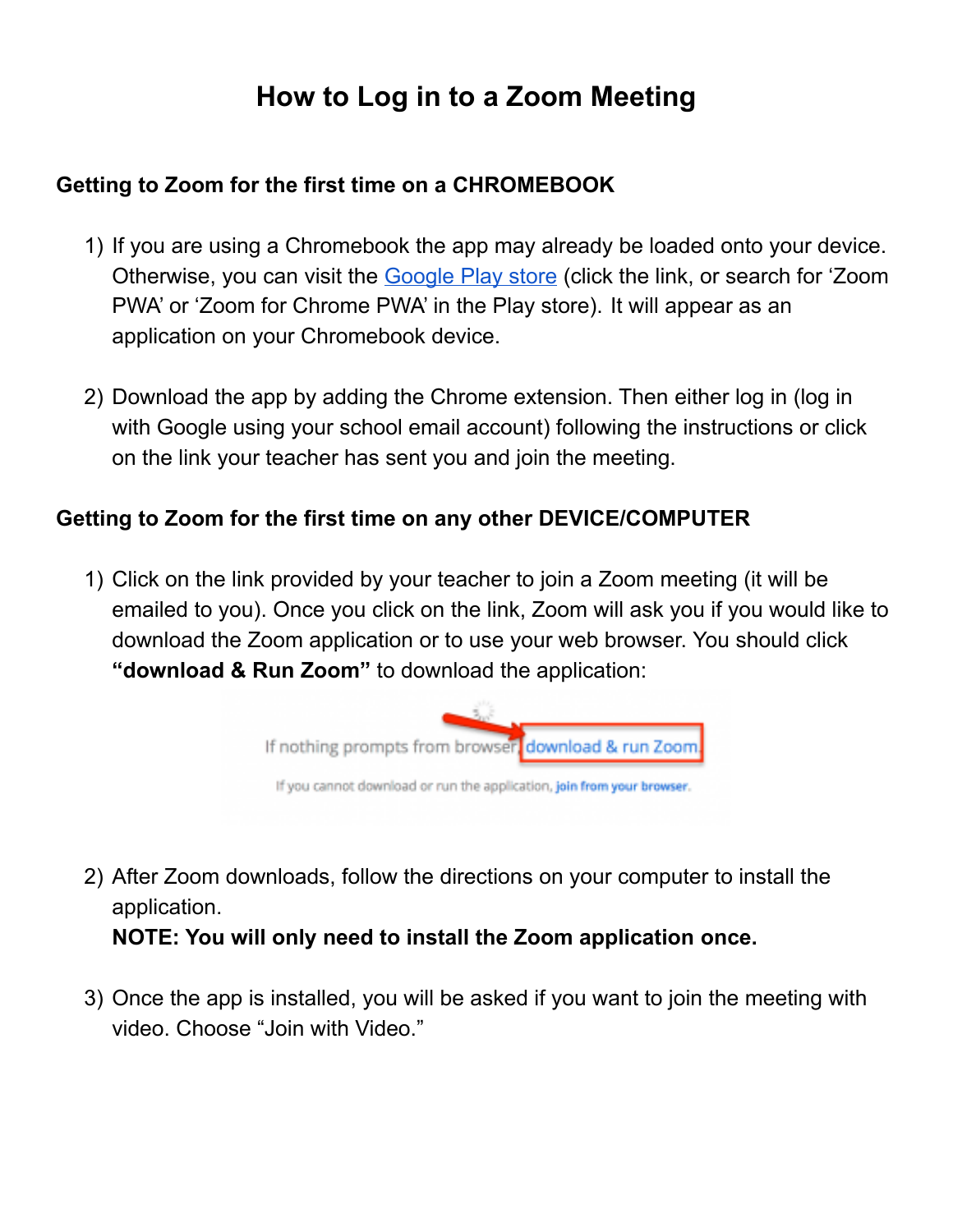

4) Next, you will be asked if you want to join with audio. Click on the big blue button that says "Join with Computer Audio."

| Choose ONE of the audio conference options |                |
|--------------------------------------------|----------------|
| ℃ Phone Call                               | Computer Audio |
|                                            |                |
|                                            |                |
|                                            |                |
| <b>Join With Computer Audio</b>            |                |
| 1001-21101AM DIAM HINDUSTANIA              |                |
|                                            |                |
|                                            |                |
|                                            |                |
|                                            |                |

**Tip:** If you don't want to be prompted for this the next time you join, check "Automatically join audio by computer when joining a meeting."

## **Getting to Zoom for the Second Time**

- ➢ You will always be sent a link from your teacher via email to join a specific Zoom meeting.
- $\geq$  The next time you follow a link to Zoom, you may be prompted to "Open zoom.us" app." Click on "Open zoom.us app."